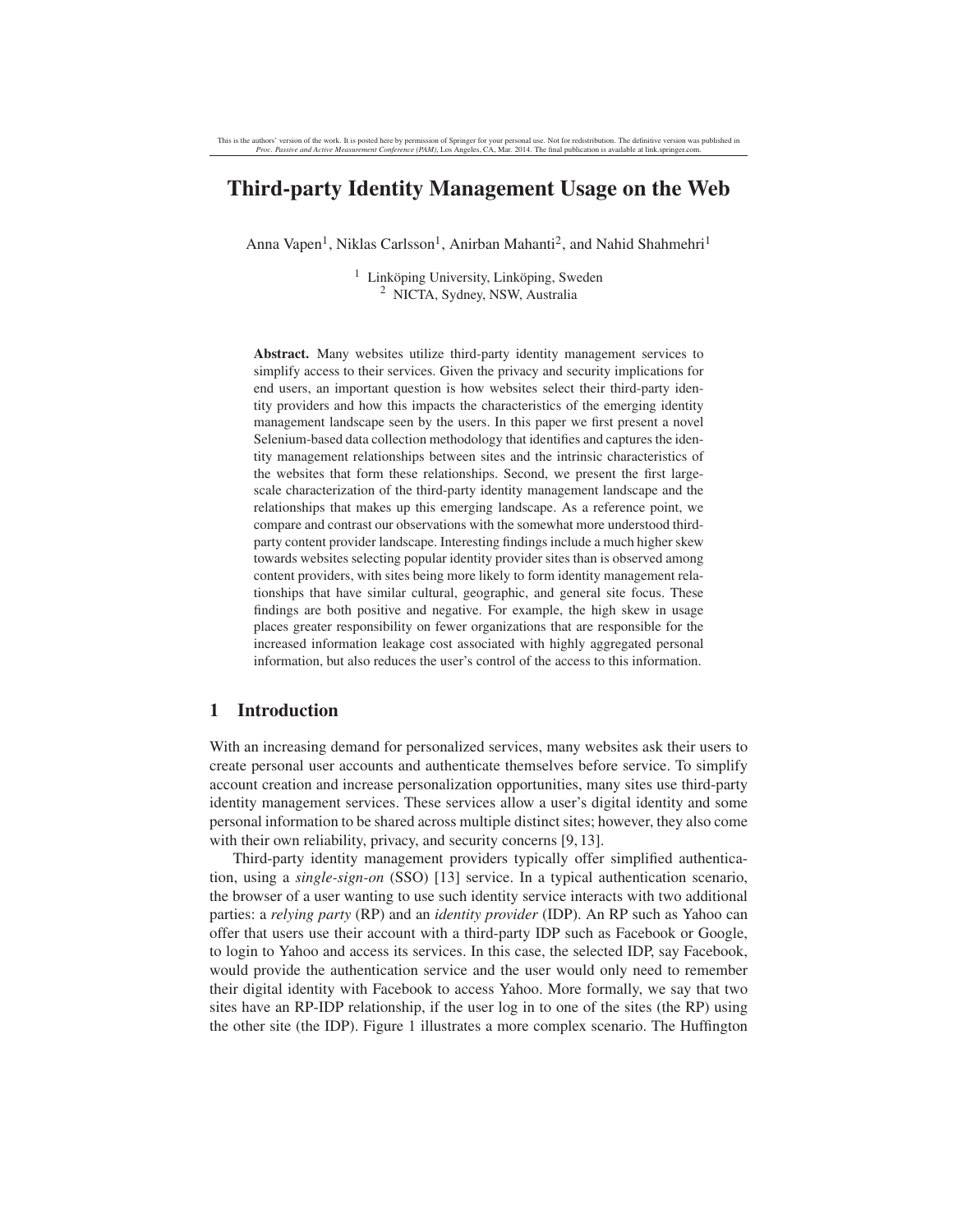

**Fig. 1.** Huffington Post login example. **Fig. 2.** Methodology overview.

Post site allows local login as well as authentication at multiple trusted third-party IDPs, including both Facebook and Google. Notice that Huffington Post uses Yahoo as IDP, illustrating that Yahoo can act as both IDP and RP. While the figure only shows a snippet of this complex situation, clearly, the relationships between these sites are nested.

In this paper we consider any third-party login collaborations in which an RP is using one or more external IDPs in the login process. In addition to SSO service, third-party identity providers are increasingly also used to share and modify information across sites. Following this trend, in addition to authentication protocols, such as OpenID<sup>3</sup> (e.g., used in part by Google), our study shows that these services are increasingly implemented using authorization protocols, such as OAuth<sup>4</sup> (e.g., used by Facebook). Authorization protocols have the added functionality that they, on behalf of the user, can allow one site (or service) to perform actions on a different site.

In this paper, we present (i) a novel Selenium-based data collection methodology that allows us to accurately identify and validate RP-IDP relationships that are not easily captured by pattern-matching crawlers (Section 2), and (ii) a large-scale characterization of the identified RP-IDP relationships<sup>5</sup>, studying how websites select their IDPs (Section 3). Our methodology and analysis capture the impact on IDP selection of things such as relative site popularity, cultural/geographic biases, and the intrinsic website characteristics. To put distribution and selection characteristics in perspective, we compare our results against what is observed for third-party content delivery relationships. To the best of our knowledge, at the time of writing, there are no other large-scale studies of the third-party identity management landscape and its structure.

In general, we find that IDP usage is highly skewed, with a small set of IDPs accounting for most of the world-wide usage. These IDPs are typically globally popular sites (such as Facebook, Twitter, and Google) that have a large user base. The tendency to select popular services as IDPs has resulted in a pronounced rich-gets-richer effect. For example, 90% of the RP-relationships are to an IDP among the top-100 most popular sites according to Alexa, and 50% of the observed RP-IDP relationships have a site-rank ratio of at least  $10^3$  (ratio between the RP and IDP ranks). In contrast, the third-party content provider relationships are relatively evenly distributed among Alexa ranks, with 50% of the observed content provider relationships having a site-rank ratio of at least four, suggesting a relatively weaker bias towards more popular sites. We also find that IDP selection is more biased towards the same cultural/geographic region than

<sup>3</sup> OpenID (official website), http://openid.net/, May 2013.

<sup>4</sup> OAuth (official website), http://oauth.net/, May 2013.

<sup>5</sup> Datasets are available at http://www.ida.liu.se/divisions/adit/data/pam14.html.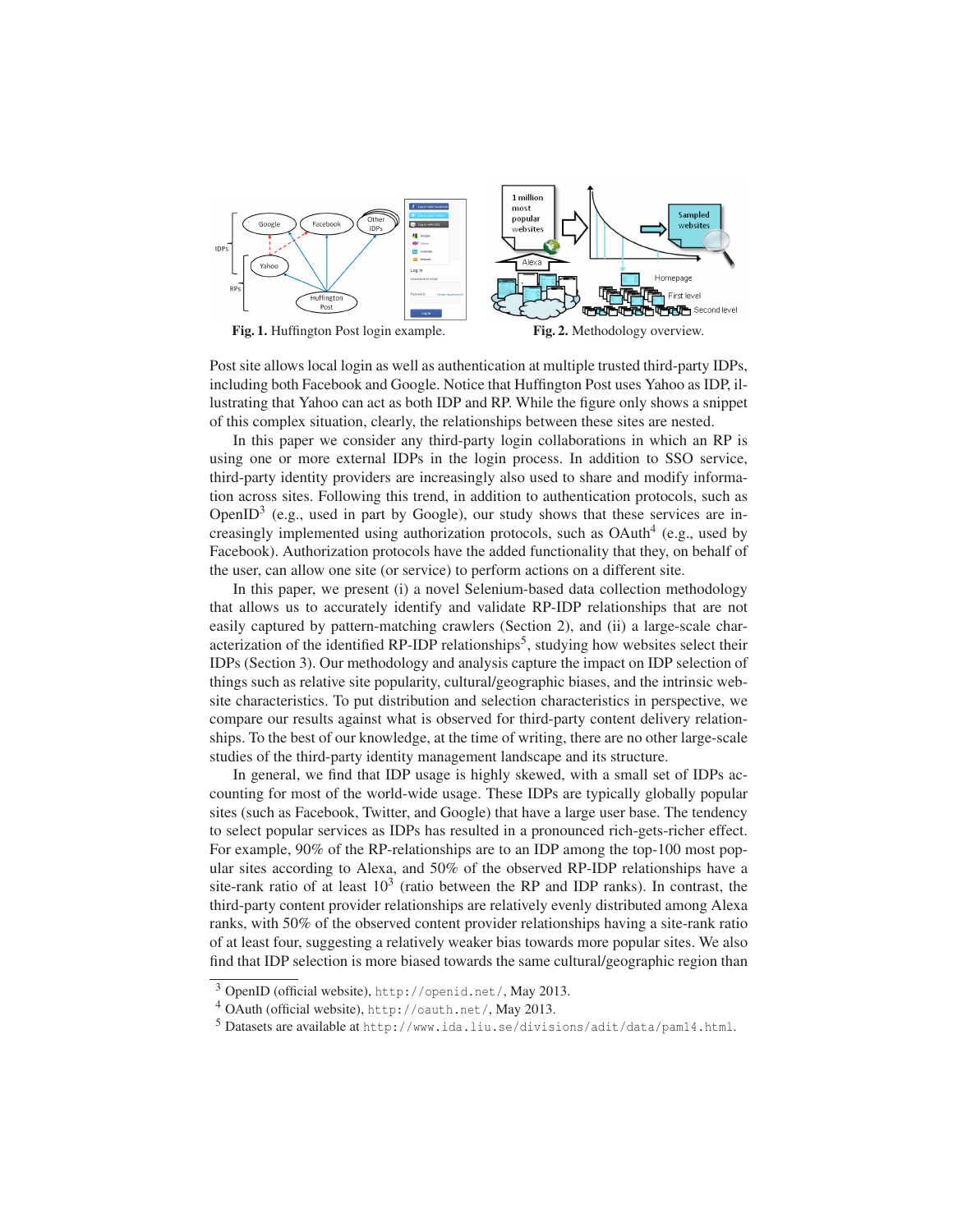what is observed for third-party content provider selection, and websites appear to have a slight preference for selecting IDPs that provide similar service as the website.

# **2 Methodology**

### **2.1 Data Collection**

At the core of the third-party identity management landscape are the relationships between relaying parties (RPs) and identity providers (IDPs). To identify relationships for a wide range of sites, we employed a novel two-step approach. In the first step, we use a logarithmic sampling technique to pick a sample set of sites with varying popularities. In the second step, we use a Selenium-based crawling tool that allows us to accurately identify and validate RP-IDP relationships that are not easily captured by pattern-matching crawlers. Figure 2 summarizes our methodology.

**Popularity-based logarithmic sampling:** The size of the Web precludes identification of all RP-IDP relationships. Instead, we collect a "sample" set of sites and study these for potential IDP usage. For our sampling we retrieved the Alexa<sup>6</sup> list on April 17, 2012 of the top 1 million most popular websites worldwide. Based on Web popularity following power-law distributions [5], we then placed 80,000 points uniformly on a logarithmic range  $[1, 10^6]$  (ensuring that the number of points in segment  $[10^x, 10^{x+1}]$ is independent of *x*) and sampled the sites with a popularity rank closest to each point. After removal of duplicates we had a sample set with 35,620 sites.

**Relationship identification:** To identify RP-IDP relationships of each sampled site, we built a novel Selenium-based<sup>7</sup> crawling tool. Our crawler is built as a cloud-based proxy, and acts like a human user, which may click on many different available GUI elements, react to pop-ups, and take a range of other GUI-driven actions. In comparison with pattern-matching tools, we have found that our Selenium-based tool does a very good job identifying relationships associated with more complex Web 2.0 websites. It captures relationships that are non-trivial and not easily identified even using manual methods. This is important as many websites today use clickable images which may not match the actual IDPs, and/or hide the IDPs within their design.

Our crawler is multi-threaded, explores each site down to a depth two from the starting page, and uses regular-expression-based pattern matching on all elements (including not only links but also clickable images, pop-ups, and similar) to find elements related to authentication. The tool initially prioritizes clicking on object elements that match pre-defined patterns and therefore are potential authentication related elements. When all matched elements on a page are clicked, the tool continues clicking all other clickable elements until a specified per-site timeout value of 25 minutes is reached.

#### **2.2 Statistics and Complementary Datasets**

For both the sampled sites and the identified IDPs, we used the Selenium-based crawler and complementing scripts to collect statistics and information about each site. The

<sup>6</sup> Alexa (official website), http://www.alexa.com, April 2012.

<sup>7</sup> Selenium. http://seleniumhq.org/, March 2012.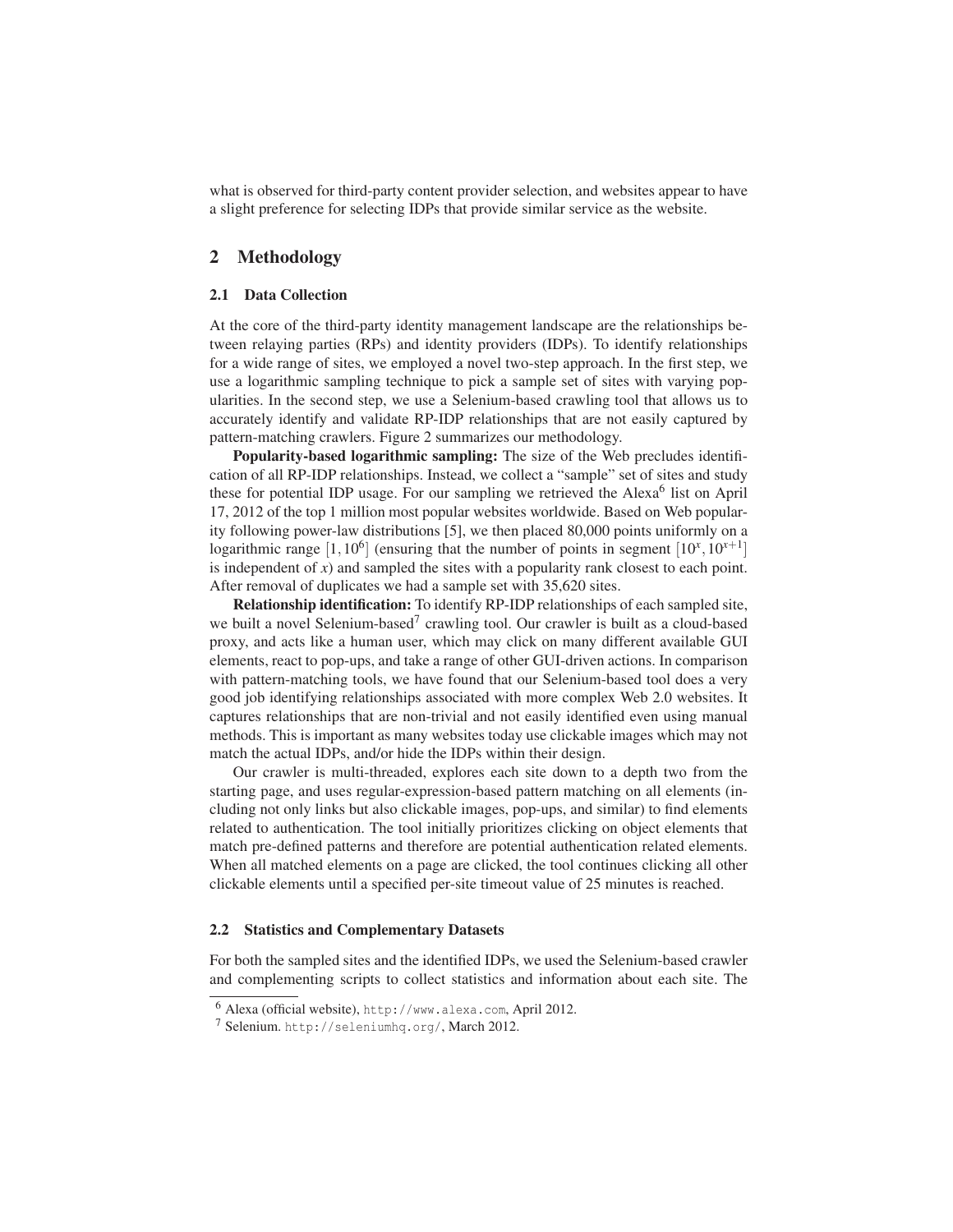crawl included the download of  $1.4 \cdot 10^8$  objects (totaling 1.6 TB), the identification and analysis of  $2.5 \cdot 10^7$  links. Out of the  $35,620$  sampled websites,  $1,865$  websites were classified as RPs. We also observed 50 IDPs and 3,329 unique RP-IDP relations. Finally, complementing scripts were used to obtain additional ownership, cultural, and geographic information regarding all observed (sampled and non-sampled) sites. These complementary datasets are primarily supportive and are discussed when used.

#### **2.3 Validation**

To ensure a fairly clean dataset, our Selenium-based data collection tool is designed to carefully identify true RP-IDP relationships and avoid false positives. The accuracy of our tool was validated using semi-manual relationship identification and classification. To obtain as exhaustive and accurate a list of RP-IDP relationships as possible we first built yet another crawling tool that identified candidate relationships much more loosely (and hence resulted in many false positives!) that we could later manually verify/reject by examining the identified objects that suggested such a linkage. We also carefully explored all sites on the top-200 list manually for relationships. By combining these two approaches we built a list of relationships involving the top-200 sites.

Out of a total of 69 RPs, 32 IDPs, and 186 relationships, the tool identified 23, 12, and 36, respectively. While the tool clearly does not find all relationships, it is very successful in avoiding false positives. The single false positive for IDPs (vkontakte.ru), is due to a name change from vkontakte.ru to vk.com. The three potentially false RPs (wordpress.com, uol.com.br, and onet.pl) are all blog hosts, portals and website hosts. Their users create sub-sites which may allow third-party authentication. The third site onet.pl, also shares content with Facebook. Finally, out of the 13 false relationships, roughly half are due to sub-domain matches and name changes (as discussed above), and the rest are due to misclassified content provider relationships.

While omitted, it should be noted that our conclusions have been tested and validated using multiple crawlers. The use of our semi-manual dataset further strengthens our belief in the generality of our results. We have not found any major biases in the set of relationships included.

# **3 Characterization Results**

## **3.1 The Big Players**

Table 1 summarizes the top-10 globally most popular IDPs in our dataset, the number of (sampled) RPs that these IDPs help, and the primary protocol used for third-party authentication. For reference, we also provide the Alexa ranks of the services.

We note that some of the most popular sites on the Web also are the most used IDPs. The low Alexa rank for vkontakte.ru is largely due to a domain name change (to vk.com with an Alexa rank of 41), as many RPs use the old domain name. Interestingly, the general OpenID field that allows the user to input any OpenID provider is only used by 87 of the sampled sites and no specialized IDP makes the list. In fact, we observe that OAuth is the dominating protocol. Among the top-10 IDPs in Table 1, eight IDPs use OAuth as their primary protocol and nine use OAuth for some of their relationships.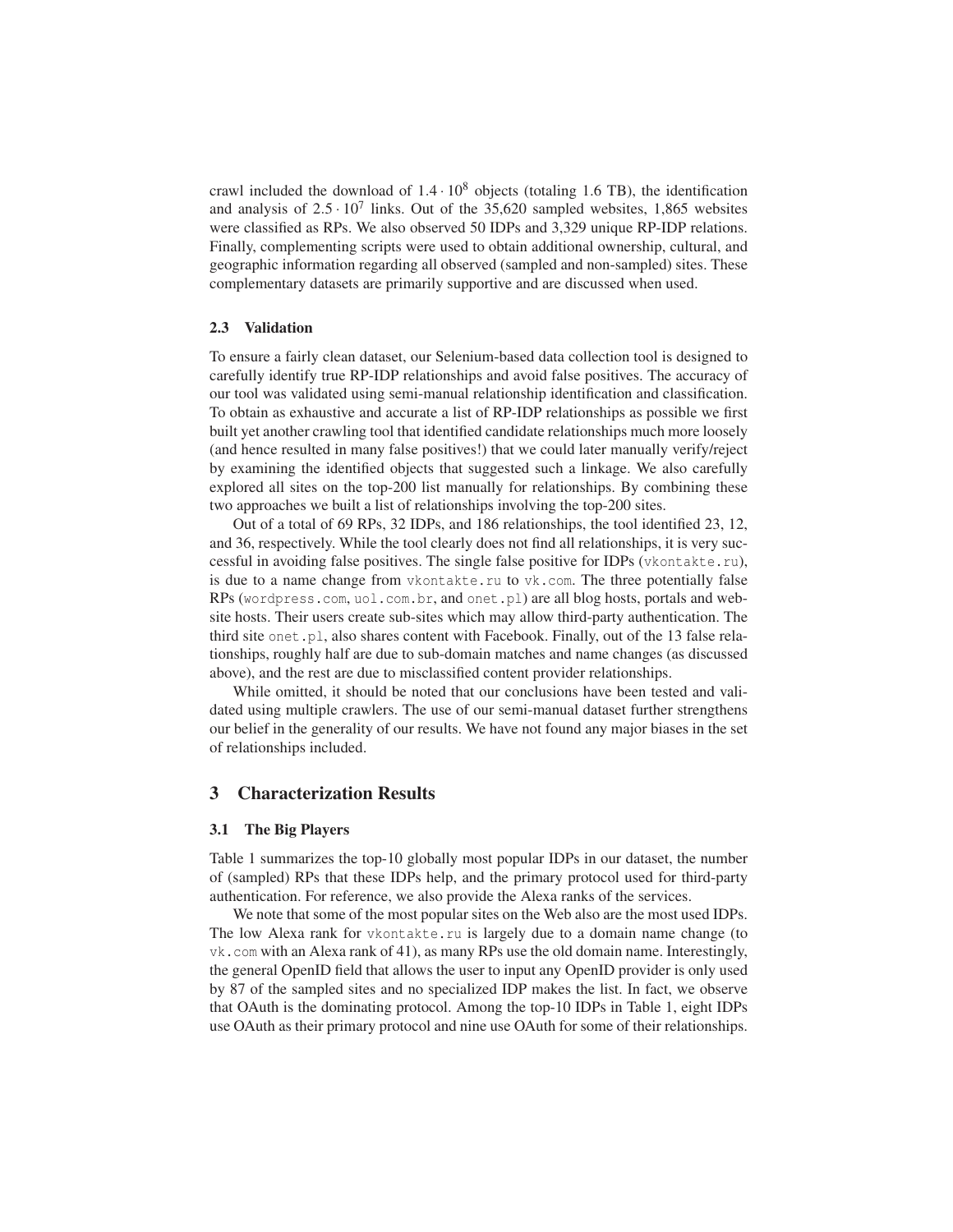|                | $IDP$ Alexa |                                   |                     | <b>Number</b> |  |
|----------------|-------------|-----------------------------------|---------------------|---------------|--|
|                |             | rank rank IDP/federation Protocol |                     | of RPs        |  |
| 1              | 2           | facebook.com                      | OAuth <sup>a</sup>  | 1293          |  |
| $\overline{2}$ | 10          | twitter.com                       | OAuth               | 378           |  |
| 3              | 9           | qq.com                            | OAuth               | 278           |  |
| 4              | 1           | google.com                        | OpenID <sup>b</sup> | 250           |  |
| 5              | 4           | yahoo.com                         | OpenID <sup>b</sup> | 141           |  |
| 6              | 16          | sina.com.cn                       | OAuth               | 127           |  |
| 7              |             | openID                            | OpenID <sup>c</sup> | 87            |  |
| 8              | 4173        | vkontakte.ru                      | OAuth               | 73            |  |
| 9              | 25          | weibo.com                         | OAuth               | 64            |  |
| 10             | 12          | linkedin.com                      | OAuth               | 63            |  |

Table 1. Top-10 list of global IDPs. (*a* Facebook is a well-known OAuth-only provider, but has in the past been an RP in OpenID. *<sup>b</sup>* Google and Yahoo also occasionally uses OAuth. *<sup>c</sup>* The OpenID field allows general login with any OpenID IDP, although some restrictions may occur.)



These results suggest that many sites choose to use popular sites as their IDPs. The users are more likely to already have accounts with these sites, and in many cases these sites may already have access to large amounts of personal information that could help the RP improve their personalization and service. This observation may also provide some insight as to why identity management federations such as OpenID and third-party services that specialize only in identity management have struggled to take off [11].

We next take a closer look at the relative popularity of the IDPs. Figures 3(a) and 3(b) show the fraction of RPs that are served by the most popular IDPs and the IDPs of a certain global popularity, respectively. We note that more than 75% of the RPs are served by 5% of the IDPs, and the majority of these 75% are made up by the IDPs with Alexa ranks in the top 100. In fact, only 15 of the 44 IDPs outside the top-10 Alexa list serve more than 10 sampled IDPs.

## **3.2 IDP Usage**

We next consider the IDP usage. Figure 4 shows the number of IDPs observed for each sampled site. While the average is highest for the most popular sites, we note that there are some less popular sites that use a large number of IDPs. Among the nine sampled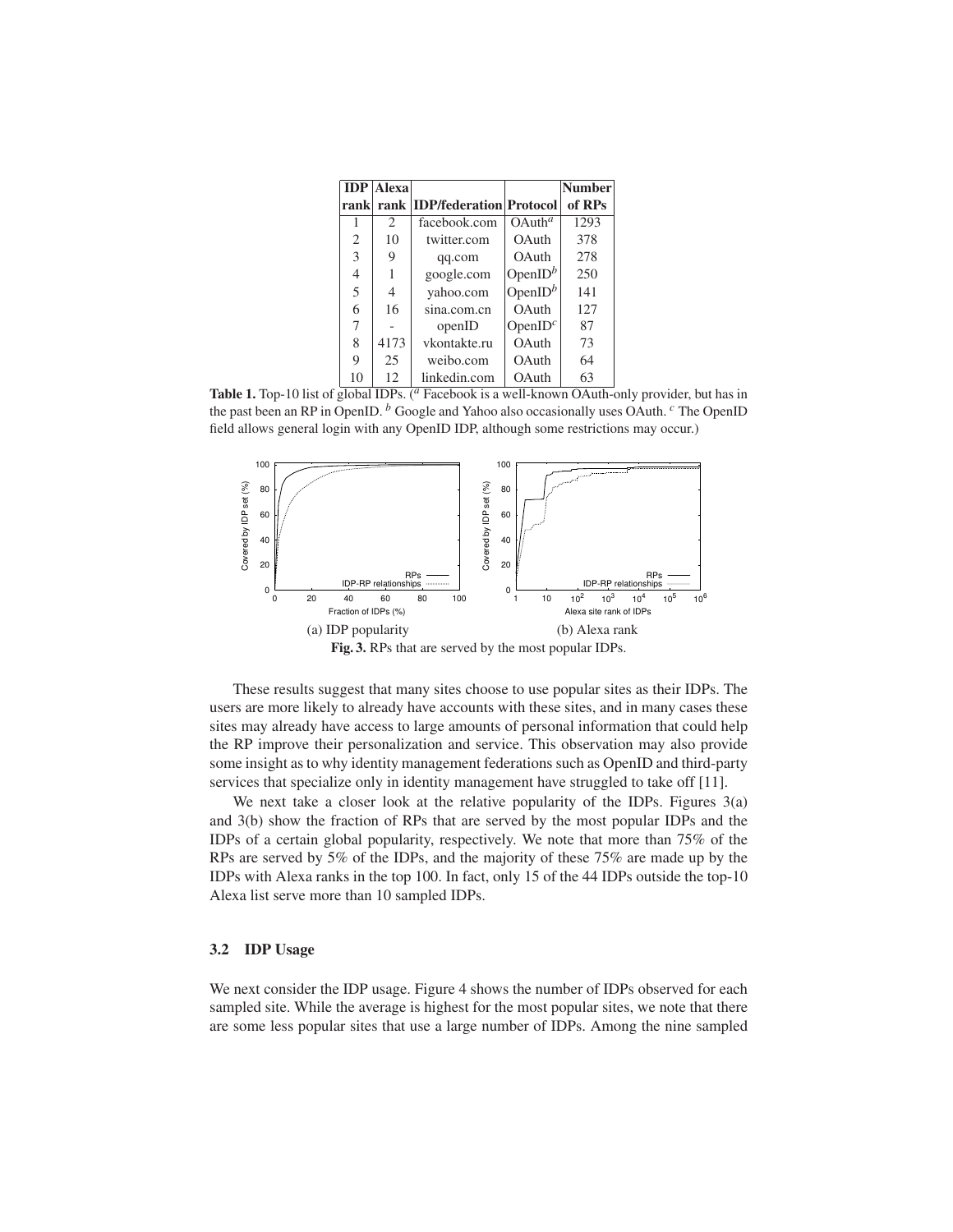

**Fig. 4.** Number of IDPs per sampled RP.

**Fig. 5.** Breakdown of the average number of IDPs selected per RP and popularity segment.

websites with more than ten IDPs, six of the sites are news sites and all nine use a login widget from  $q$ iqya.com, providing the sites with a selection of IDPs.

Figure 5 breaks down the IDP usage for each popularity segment, based on which IDPs the sites in each segment are using. We can see that the RPs with the most popular sites on average use the most IDPs, and that the top-ranked IDPs are the most popular IDP choices for sites belonging to all popularity segments. For all segments, the IDPs that rank in the top-10 contribute for more than 75% of the IDP usage.

#### **3.3 Comparison with Content Services**

To put popularity skew and biases in perspective, in the following we compare our observations with those observed in the more traditional content delivery context. First, we consider the site-rank of the biggest *service providers* and *service users*. In the context of identity management, these entities correspond to the third-party IDPs and the RPs, respectively. In the context of content delivery, these entities correspond to the thirdparty content providers that deliver the content and the site that the content is delivered on behalf of, respectively. This comparison provides a natural reference point, as both IDPs and third-party content providers serve clients on behalf of the origin site.

Figure 6(a) shows the service provider breakdown; i.e., the fraction of user sites (RPs, for example) that are served by each third-party service provider (IDP, for example) of varying global Alexa rank. Figure 6(b) shows the service user breakdown; i.e., the fraction of third-party relationships that these sites are responsible for. We note that the content provider usage is distributed much more evenly across popularities than the IDP usage, which is heavily skewed towards the most popular sites.

In general, we find that IDPs often provide service for less popular RPs, whereas in the context of content delivery, it is much more common that the third-party content is served by less popular sites. While these less popular sites in some cases are backed up by a big company, the differences are striking. Figure 7 shows the relative difference in site rank between providers (e.g., IDPs) and service user sites (e.g., RPs) for the two types of relationships. These results show that the identity management landscape is significantly more skewed towards the big players than the content delivery ecosystem. For example, while 50% of the observed content provider relationships have a siterank ratio of at least 4 (suggesting only a light bias towards more popular sites), the corresponding RP-IDP site-rank ratio is at least  $10^3$  (between the RP and IDP ranks).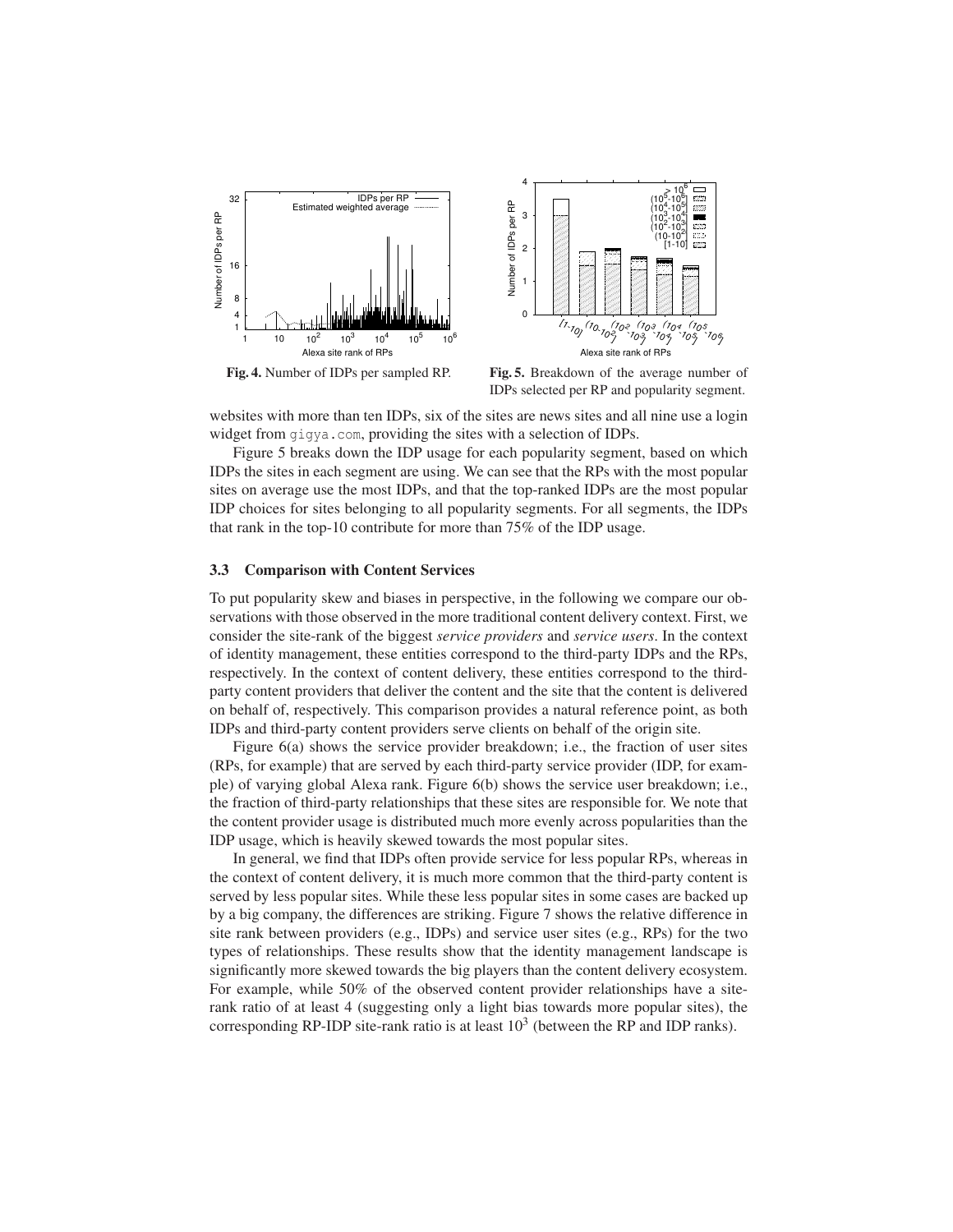

**Table 2.** Manual site classification results for top-200 list.

#### **3.4 Service-based Analysis**

To gain a better understanding of the sites that are more likely to act as an RP or IDP, we manually classified the top-200 sites, as well as each of the identified IDPs, based on the primary service they provide. For this analysis, we manually labeled each site into one of nine service classes. While alternative classifications are possible, the classes used here were inspired by those used by Gill et al. [5]. Table 2 lists the service classes and the statistics for each class.

These results show that the use of IDPs is greatest among sites that share information/news/data. This is consistent with significant use of OAuth. However, it is also interesting to see that sites of some other service classes (e.g., tech and video sites) often use more IDPs per RP, in the case that they decide to act as an RP. We conjecture that the high number of IDPs per RP for tech sites reflects that these sites are early adopters of these technologies. This conjecture is supported by the fact that these sites to a much larger extent than other sites give their users the option of using specialized IDPs, which provide identity management as their only service.

We find that both tech and commerce sites have a relative preference for picking IDPs from within their own category. For example, the tech sites are responsible for 12/40 (30%) of the tech IDP relationships observed from the top-200 sites, and 2/5 (40%) of the IDPs used by RPs classified as commerce sites are to IDPs that are commerce sites. These sites may have to rely more on domain knowledge to maintain credibility within their communities than other type of sites. News and file sharing sites, on the other hand, only use IDPs classified as social (e.g., Facebook and Twitter). This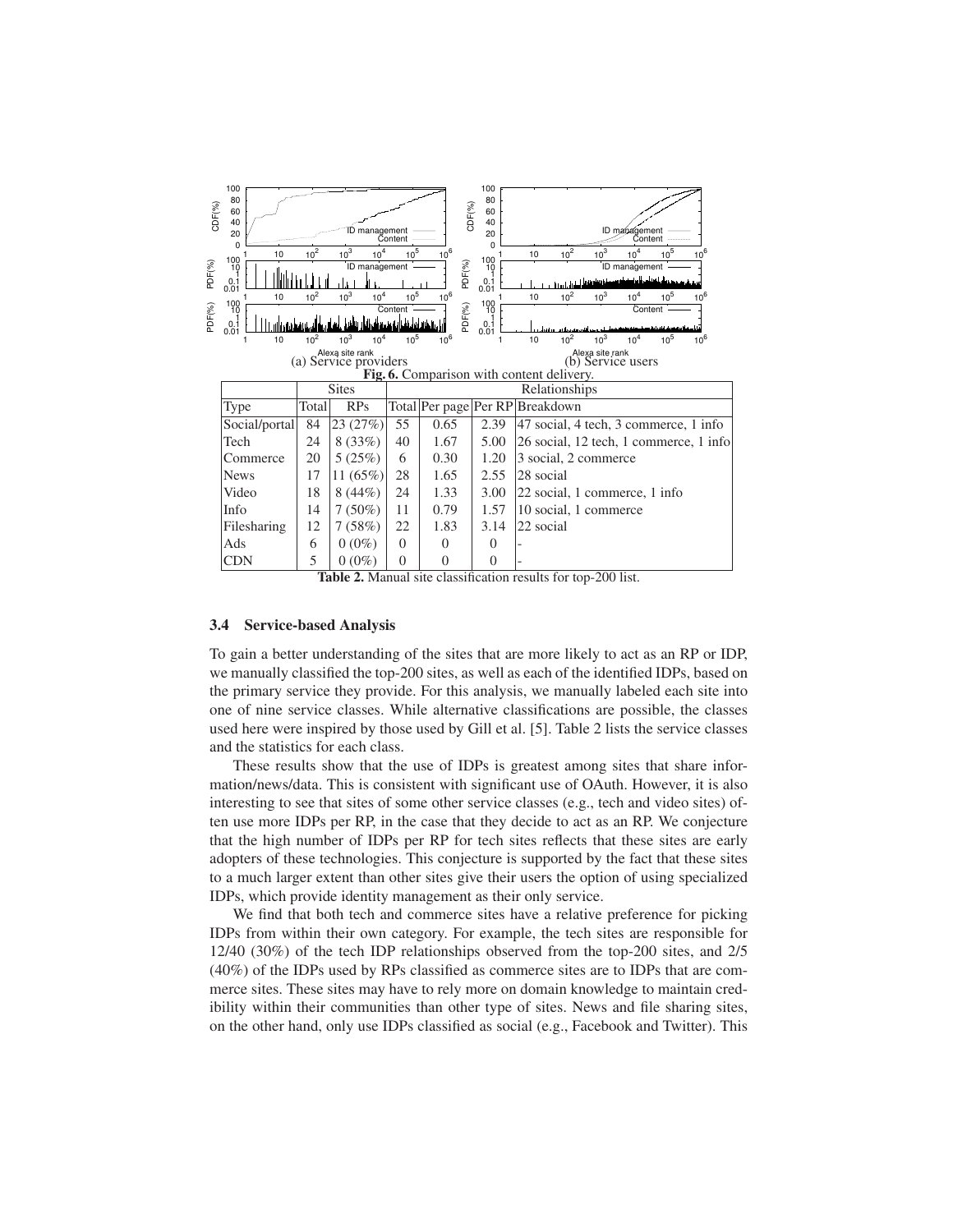|                                             | Method (local $(\%)$ ) |  |  |  |                                                      |  |  |  |
|---------------------------------------------|------------------------|--|--|--|------------------------------------------------------|--|--|--|
|                                             | Whois                  |  |  |  | <b>Servers</b> Audience                              |  |  |  |
| <b>Region</b>                               |                        |  |  |  | IDPs CPs IDPs CPs IDPs CPs                           |  |  |  |
| North America 97.0 91.7 95.8 88.8 95.8 82.2 |                        |  |  |  |                                                      |  |  |  |
| Europe                                      |                        |  |  |  | 0.4 21.2 0.9 21.5 0.9 22.0                           |  |  |  |
| Asia                                        |                        |  |  |  | 61.3 25.7 71.8 45.5 53.6 41.3                        |  |  |  |
| Others                                      | $0.0\,$                |  |  |  | $\vert$ 9.1 $\vert$ 0.0 $\vert$ 10.6 1.3 $\vert$ 9.7 |  |  |  |

Table 3. Percent (%) unique third-party relationships that are to a local IDP or content provider (CP) in the same geographic region as the sampled site, using each of our three location mappings.



**Fig. 7.** Difference in site-rank ratio between service user/provider. (Alexa rank of user divided by rank of provider.)

**Fig. 8.** Geographic distribution of third-party relationships. Top row: Identity management. Bottom row: Content delivery.

usage may be motivated by a desire to form "personal" relationships and connect with more users.

#### **3.5 Cultural and Geographic Analysis**

We next try to glean some insight as to whether there may be some preference for selecting IDPs with similar geographic or cultural focus. Due to factors such as global user populations, it is difficult to uniquely assign each site to a single geographic region. We make no claims regarding the absolute number of sites that pick a "local" IDP. Instead, our observations are discussed relative to what is observed for third-party content delivery relationships.

While the general conclusions of our results appear to hold true for a wide range of mapping approaches, in this section we present results using three diverse methods: (i) a whois services based on where sites are registered, (ii) an online geo-location service located in the US to map the location of the servers, and (iii) statistics provided by Alexa estimating the region in which the site's primary user audience is located.

Table 3 shows the percentage of local relationships, for each of the three mapping approaches. We use one row for sample sites mapped to different parts of the world, and list how large a percentage of the third-party providers are considered local. The region "others", which includes South America, Africa and Oceania, is only responsible for 2- 3.5% of the relationships. In the above results we exclude the unmapped relationships.

While the correct geographic location of a service/site in non-trivial and the exact percentage of sites classified as "local" clearly depends on the method used, our results allow two major observations. First, we note that there is a tendency for selecting local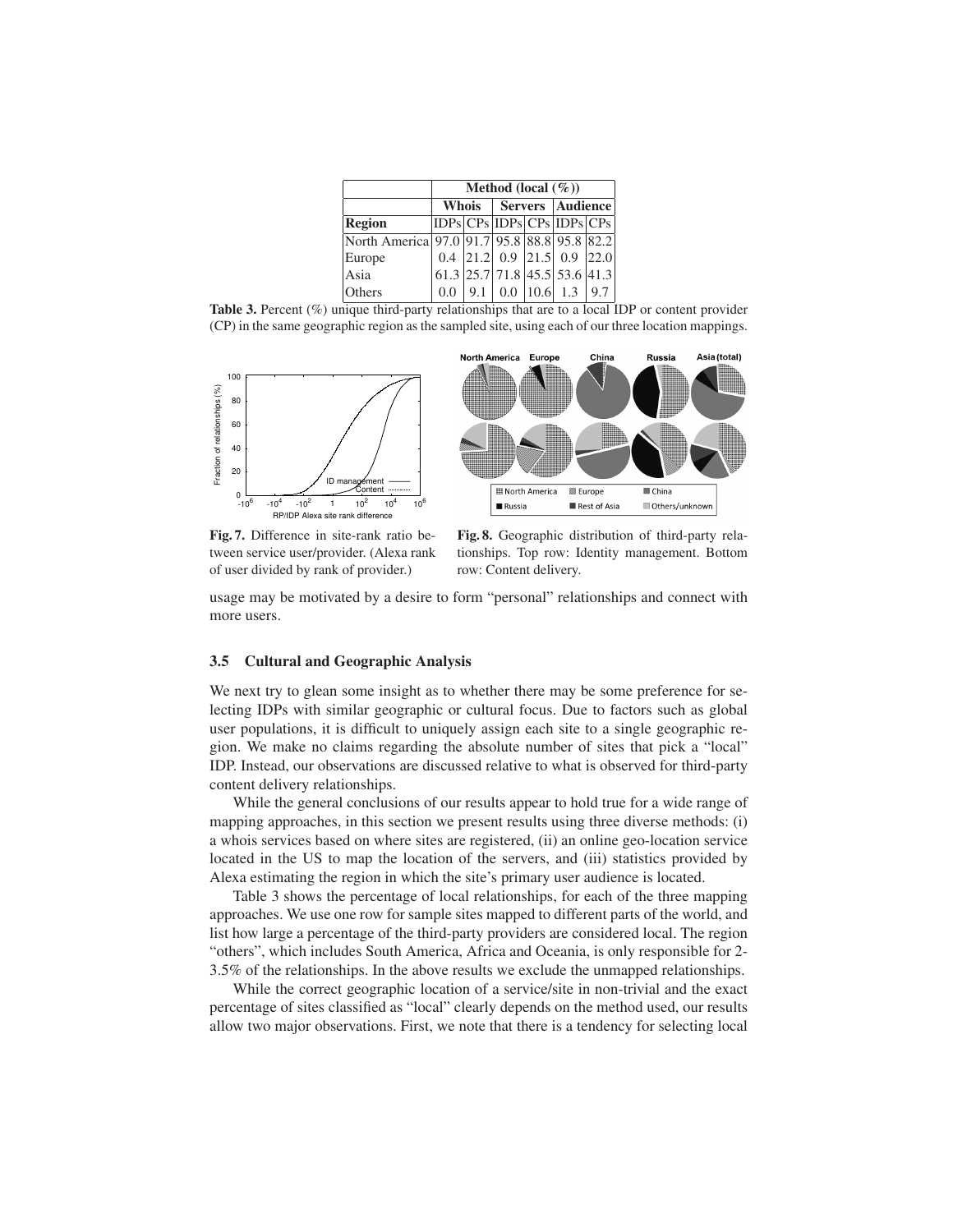IDPs in all geographic regions with major IDPs, with the exception of Europe and Other, which primarily use major American IDPs. Second, and more importantly, the fraction of "local" IDPs is larger than the fraction of "local" content providers for all regions except for Europe and Other. It should be noted that the IDP usage in Europe and Other overall is much smaller than in the other regions. This stronger locality preference (with the exception of European sites) is further illustrated in Figure 8, which shows the geographic breakdown for sites mapped to the regions with the most usage. Here, the server-based mapping approach is used and we include a further breakdown of Asia.

A closer look at the data reveals that info RPs only choose local IDPs, whereas social, tech, file sharing, and news RPs use more non-local IDPs than other categories.

## **4 Related Work**

Other works have formally validated OAuth [3,8], Facebook Connect [7], OpenID [12], and SSO services in general [1]. For OAuth, a long laundry list of problems and threats has been identified, including phishing, eavesdropping, and various problems related to tokens [6]. It has also been shown that SSO services are vulnerable to cross-site scripting attacks [1] and that OpenID is vulnerable to cross-site request forgery attacks [12]. However, perhaps the biggest weakness in SSO is the implementation of the protocols themselves [3, 10]. For example, Wang et al. [13] presents an experimental study of the security of some of the most popular SSO services.

It should also be noted that identity management solutions can greatly affect user behavior. For example, as users get used to authenticating with unknown third-parties and following the path of least resistance, they may not take security precautions or read privacy agreements, making them increasingly susceptible to phishing attacks [4]. This last uncertainty has prompted many users to be cautious and afraid of using (unknown) third-party services, and may be another reason why we observe that many sites select popular IDPs. This shift away from specialized OpenID solutions may also hamper the development and/or adoption of large-scale identity federations with stronger authentication methods [2].

Complementing prior work, we provide a large-scale characterization in which we analyze relationships and third-party selection in the identity management landscape.

# **5 Discussion and Conclusions**

This paper studies how websites are using third-party identity providers. We present a novel data collection methodology, which combines a Selenium-based crawler and a log-based sampling technique, and use the collected datasets to characterize global IDP usage. To provide a reference point for discussion, we compare our observations with the selection of third-party content providers. Our methodology and analysis captures how factors such as relative site popularities, cultural/geographic biases, and the intrinsic characteristics of the websites influence the relationships between RPs and IDPs.

Our study shows that a small number of IDPs dominate the IDP space. These IDPs are typically popular web services with a large international user base, and already have access to large amounts of sensitive user data. As these companies are under public